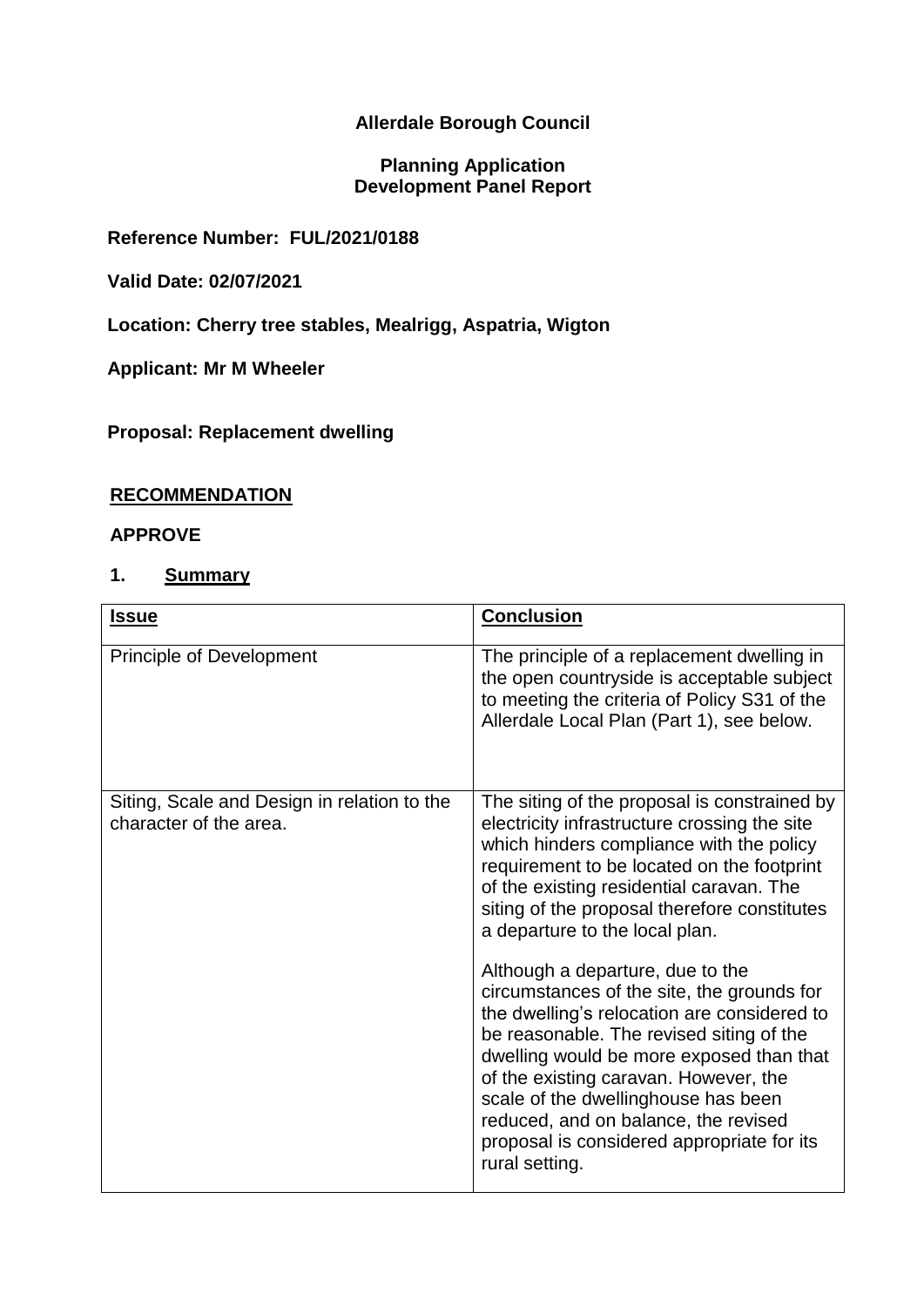| Drainage | The drainage details are considered<br>satisfactory. |
|----------|------------------------------------------------------|
|          |                                                      |

#### **2. Proposal**

- 2.1. The applicant seeks full consent for a three bedroom dormer bungalow to replace an existing residential caravan at the site which benefits from a Certificate of Lawfulness.
- 2.2. The Plans for consideration are:-

Amended drawing DWG01 Rev H proposed plans 1/11/21 Amended drawing DWG02 Rev D location and Block plans 1/11/21

#### **3. Site**

- 3.1. The application site relates to an existing smallholding within an agricultural setting on the southern side of the road to New Cowper approx. 55m west of its junction with the B5301 Silloth-Aspatria road.
- 3.2. The site comprises of a couple of open agricultural fields supporting a central cluster of stables/outbuildings. A residential caravan is positioned in a screened location on the northern edge of the site.
- 3.3. Access to the site is via an existing field gate. Two overhead electricity lines traverse the site. The majority of the northern boundary with the road is bordered by a tall hedgerow. The site is detached and isolated within open agricultural fields divided by hedgerows, forming the surrounding landscape. The small hamlet of New Cowper is located approx. 300m to the west.

### **4. Relevant Planning History**

- 4.1. The site was the subject of planning consent 2/2001/0281 for a stable block, tack room and feed storage.
- 4.2. A Certificate of Lawfulness CLDE/2021/0001 was recently granted for the residential caravan on site, after it was demonstrated that it had been continuously in residential use for a period over ten years.

### **5. Representations**

### 5.1. **Westnewton Parish Council**

No objections.

#### 5.2. **CCC Highway/LLFA**

No objections subject to a condition ensuring the provision of a turning area.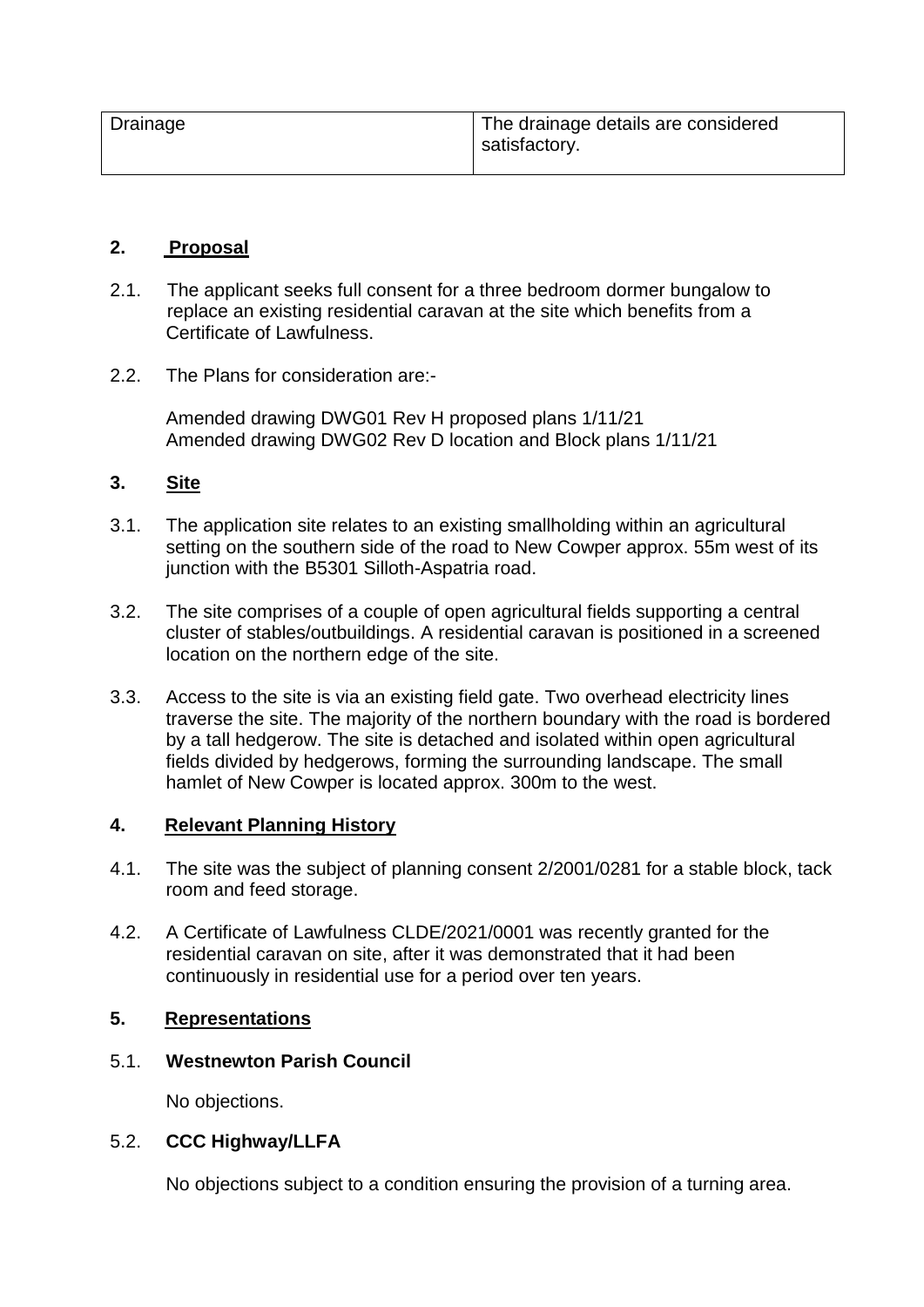### 5.3. **Environmental Protection**

No comments.

## 5.4. **Cumbria Fire Officer**

No objections – encourage the use of sprinklers.

## 5.5. **Cumbria Mineral**

No comments.

## 5.6. **Natural England**

No comments.

5.7. The application was advertised as a departure on site and within the press.

## **6. Environmental Impact Assessment**

6.1. Under the Town and Country Planning (Environmental Impact Assessment) Regulations 2017, the development is neither within schedule 1 nor 2 and, as such, is not EIA development.

## **7. Duties**

7.1. The site does not affect the setting of a listed building or conservation area, nor is it likely to have a significant effect upon a Natura 2000 designation.

## **8. Development Plan Policies**

### 8.1. **Allerdale Local Plan (Part 1) ALP1**

| Policy S1             | Presumption in favour of sustainable development                              |
|-----------------------|-------------------------------------------------------------------------------|
| Policy S <sub>2</sub> | Sustainable development principles                                            |
| Policy S3             | Spatial strategy and growth                                                   |
| Policy S4             | Design principles                                                             |
| Policy S5             | Development principles                                                        |
| Policy S22            | <b>Transport principles</b>                                                   |
| Policy S29            | Flood risk and surface water drainage                                         |
| Policy S31            | Reuse of rural buildings and replacement dwellings in the open<br>countryside |
| Policy S32            | Safeguarding amenity                                                          |
| Policy S33            | Landscape                                                                     |
| Policy S35            | Protecting and enhancing biodiversity and geodiversity                        |
| Policy DM14           | Standards of good design                                                      |
| Policy DM17           | Trees, hedgerows and woodland                                                 |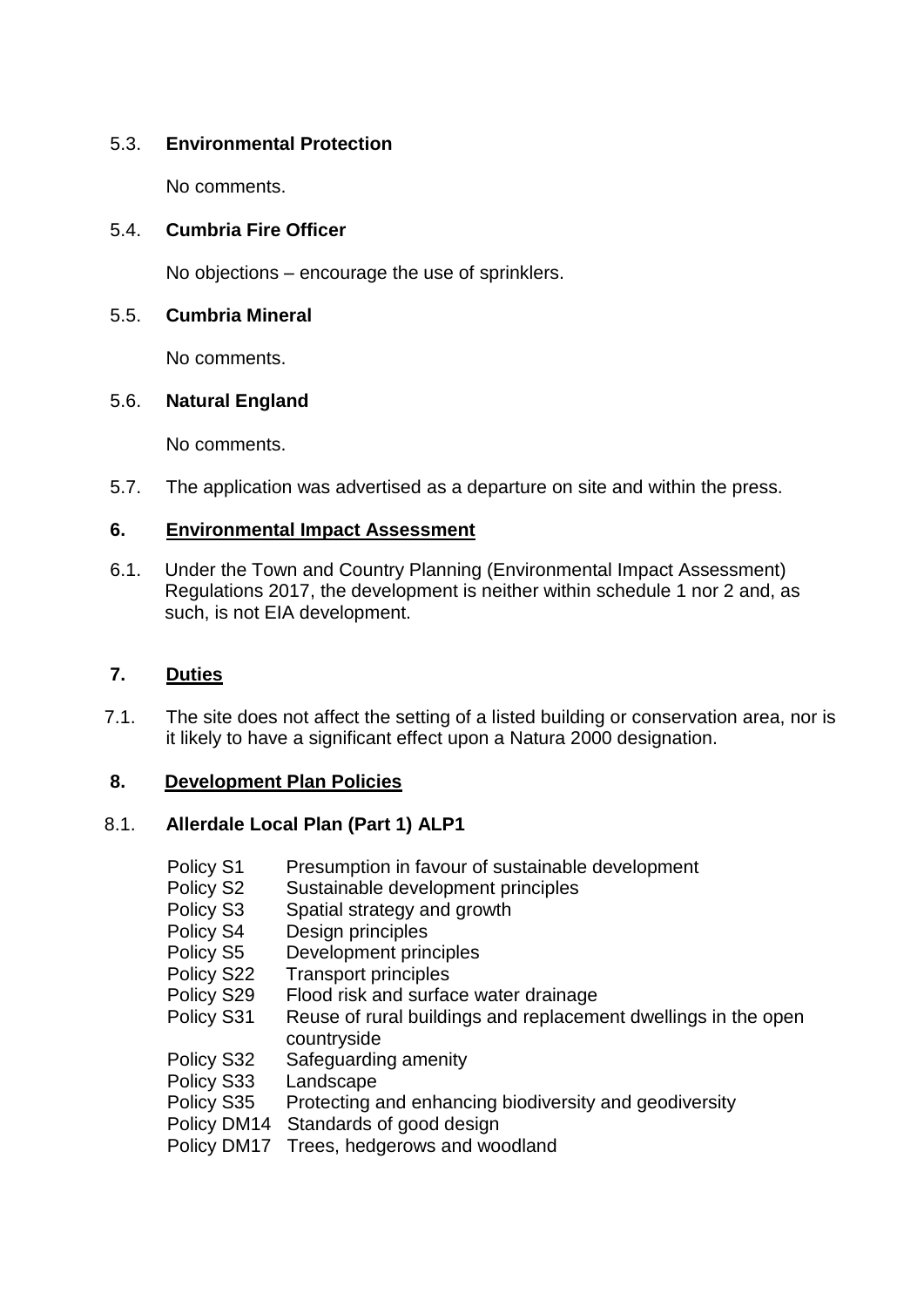## 8.2. **Allerdale Local Plan (Part 2) ALLP2**

Policy SA2 Settlement limits

### **9. Other material considerations**

 **National Planning Policy Framework (NPPF) (2021)**

 **Allerdale Borough Council Strategy 2020-2030**

### **10. Policy weighting**

10.1. Section 38(6) of the Planning and Compulsory Purchase Act 2004 requires that, if regard is to be had to the development plan for the purpose of any determination to be made under the Planning Acts, the determination must be made in accordance with the plan unless material considerations indicate otherwise. This means that the Allerdale Local Plan (Part 1) 2014 and the Allerdale Borough Local Plan (Part 2) 2020 policies have primacy.

#### **11. Assessment**

#### Principle of the development

- 11.1. Policy S3 of the Allerdale Local Plan (Part 1) outlines the hierarchy for housing growth within Allerdale. There is a general presumption against new residential development outside the defined settlement limits under Policy SA2 of ALLP2 i.e. within the open countryside, unless it complies with one of the exemption criteria within S3. Criteria "g" of the policy makes allowance for the "replacement of an existing dwelling".
- 11.2. The criteria for considering this type of development is further set out within Policy S31 of ALP Part 1.
- 11.3. The site has benefited from a residential caravan being continuously on the site for a period in excess of 10 years, prompting the granting of certificate of lawfulness in early 2021. The proposal seeks to replace this static caravan with a dwelling of standard construction. Therefore subject to compliance with the criteria of Policy S31, the principle of the development is considered acceptable.

Siting, scale and impact on the character of the location

11.4. Policy S31 states:

"In the open countryside proposals to replace/re-build dwellings will be acceptable provided that:

 d) The proposal is well designed, of an appropriate scale for its location and does not detract from the character or distinctiveness of the location;

e) the relevant building to be replaced substantially exists and is deemed not to have lost its lawful use as a dwelling.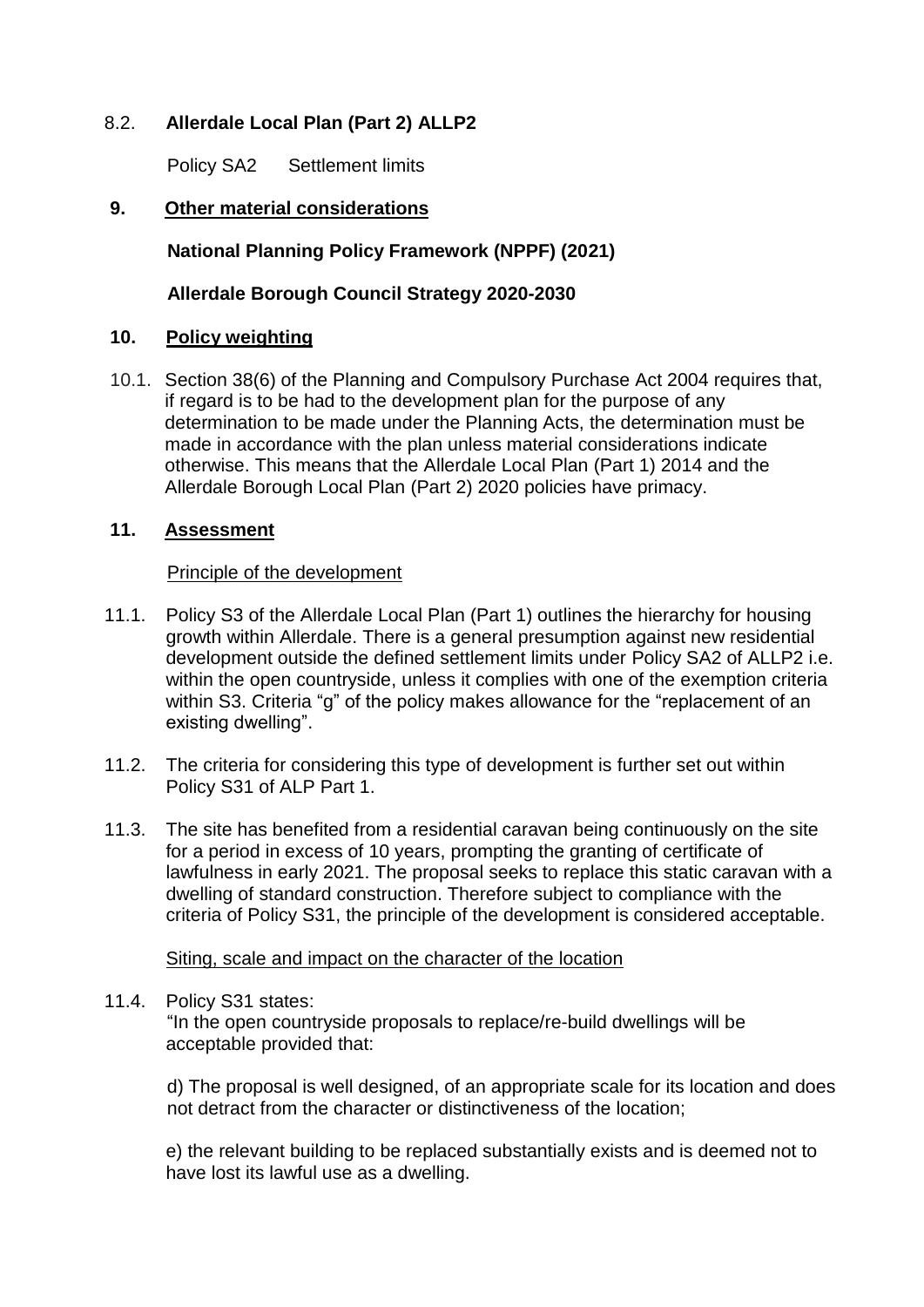Proposals for the replacement of dwellings in the open countryside will only be acceptable in line with national policy and where the building can be replaced without the substantial alteration to the original footprint."

- 11.5. The existing caravan occupies a position on the northern perimeter of the site, which is largely screened from public view by a tall hedgerow on the highway boundary.
- 11.6. An existing set of overhead electricity lines traverse above the residential caravan. The applicant advises that they have been in discussions with the electricity stakeholder and that they are unable to site a replacement dwellinghouse below the corridor of the overhead lines on safety grounds, with additional easements being specified for the future maintenance of the existing lines which criss-cross over the site.
- 11.7. As a consequence, the applicant has re-sited the footprint of the proposed dwellinghouse away from location of the existing caravan and the route of the overhead lines. This results in a differing footprint, raising conflict with Policy S31. However, in officer's opinion these individual grounds specific to this site, are considered reasonable in this case. Compliance with the policy would only achievable if the applicant went to the significant expense of relocating the alignment of the overhead line.
- 11.8. The applicant's alternative location does occupy a more central location in the holding, which will be more visible to public view than that of the existing caravan. However, it remains well related to the cluster of stables buildings and it would been seen as part of this group and not a standalone building. Officers advise that the merits of the revised siting are therefore acceptable.
- 11.9. Interrelated to the prominence and impact of the building is its size and scale, given its location in the open countryside. The applicant has amended the proposal, reduced its floorspace to 148sqm, even so, the footprint and overall size of the proposed dwelling is larger than the existing caravan. The applicant has provided supporting information advising that they need three bedrooms as they are a young, growing family thus requiring at least two bedrooms. Reference is made to the reduction in the scheme's size, and to a comparative replacement dwelling proposal for a caravan at Dearham, which was over 220sqm. It is further advised that two bathrooms are need as the applicant is a farrier/farmer and this requirement is commonplace in agricultural workers dwellings.
- 11.10. Each application is assessed on its individual planning merits. Officers consider that adopted Policy S31 was not designed specifically to consider the replacement of a residential caravans under its criteria, because it would be difficult to achieve a replacement dwelling, which kept the scale and proportions of the existing caravan unit. However, it does require that proposals be of an appropriate size and scale for their setting, so as not to detract from the character and distinctiveness of the location, noting that the siting of this proposed dwelling is more visible to public view. Noting the amended plans Officers do maintain some reservations relating to the resulting size and scale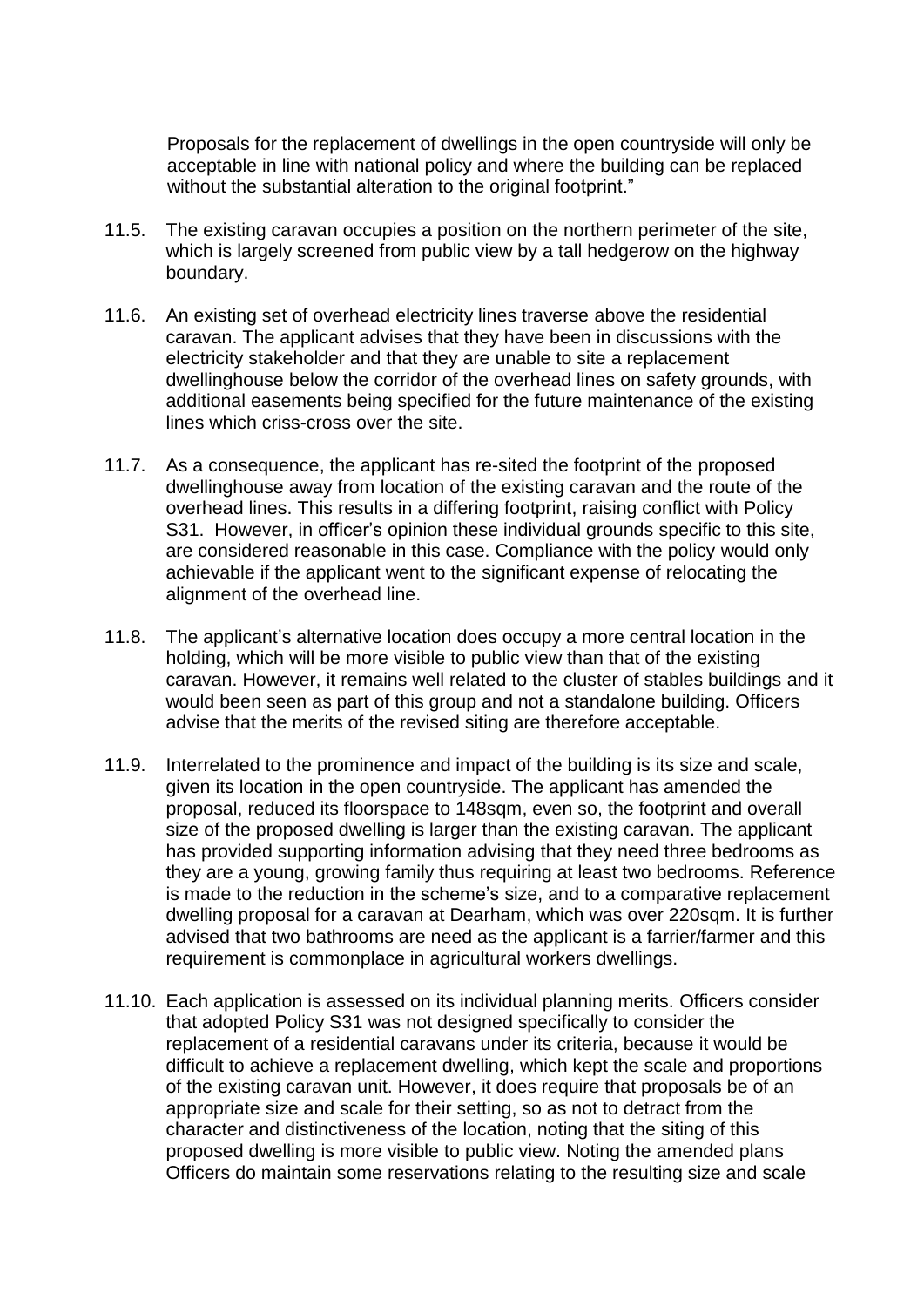arising from a dormer bungalow house type rather than a bungalow and the inclusion of two bathrooms and three double bedrooms, elements which increase its scale, contrasting with the smaller scale of the stable buildings and the existing caravan. However, it is accepted that the scale of the floorspace is now below that associated with an agricultural workers dwellinghouse. Furthermore there is an established hedgerow on some sections of the highway boundary which will assist in screening the development.

11.11. On balance, given the amendments reducing its initial scale, officers consider that the siting and scale of the proposed dwelling would not detract from the character or distinctiveness of the location to a degree that would warrant refusal of the application. It is for Members to consider and conclude whether they concur with this judgement, in order for the proposal to be acceptable under policy S31.

## Access

11.12. The access utilises the existing field gate. Although it does not benefit from the standard splay requirements for housing development, as a replacement residential unit, the proposal will not generate any additional traffic, thus no increased highway hazard.

#### Drainage

11.13. Policy S29 outlines drainage and flood risk considerations. Foul drainage is to be via package treatment plant, which given the open countryside location, is acceptable. Surface water is to be via a sustainable drainage system. As a result of the size of the applicants holding, Officers are satisfied that this can be adequately conditioned.

#### Residential amenity

11.14. Policy S32 seeks to safeguard residential amenity including the occupiers of future development. Whilst officers would normally express concern on the close proximity of the proposed dwellinghouse to the existing stables and the activities therein, due weight is given to the existence of the residential caravan, which similarly is in very close proximity to the stable buildings and by virtue of its Certificate of Lawfulness, has no occupancy restrictions. Officers therefore consider that it would be unreasonable in these circumstances to restrict by condition the occupancy of the proposed dwelling to the operator of the stabling activity.

## **12. Local Financial Considerations**

12.1. Having regard to S70 (2) of the Town and Country planning act. There are matters regarding the New Homes Bonus and Council tax revenue for the Council. This has carried no weight in the determination.

## **13. Conclusions**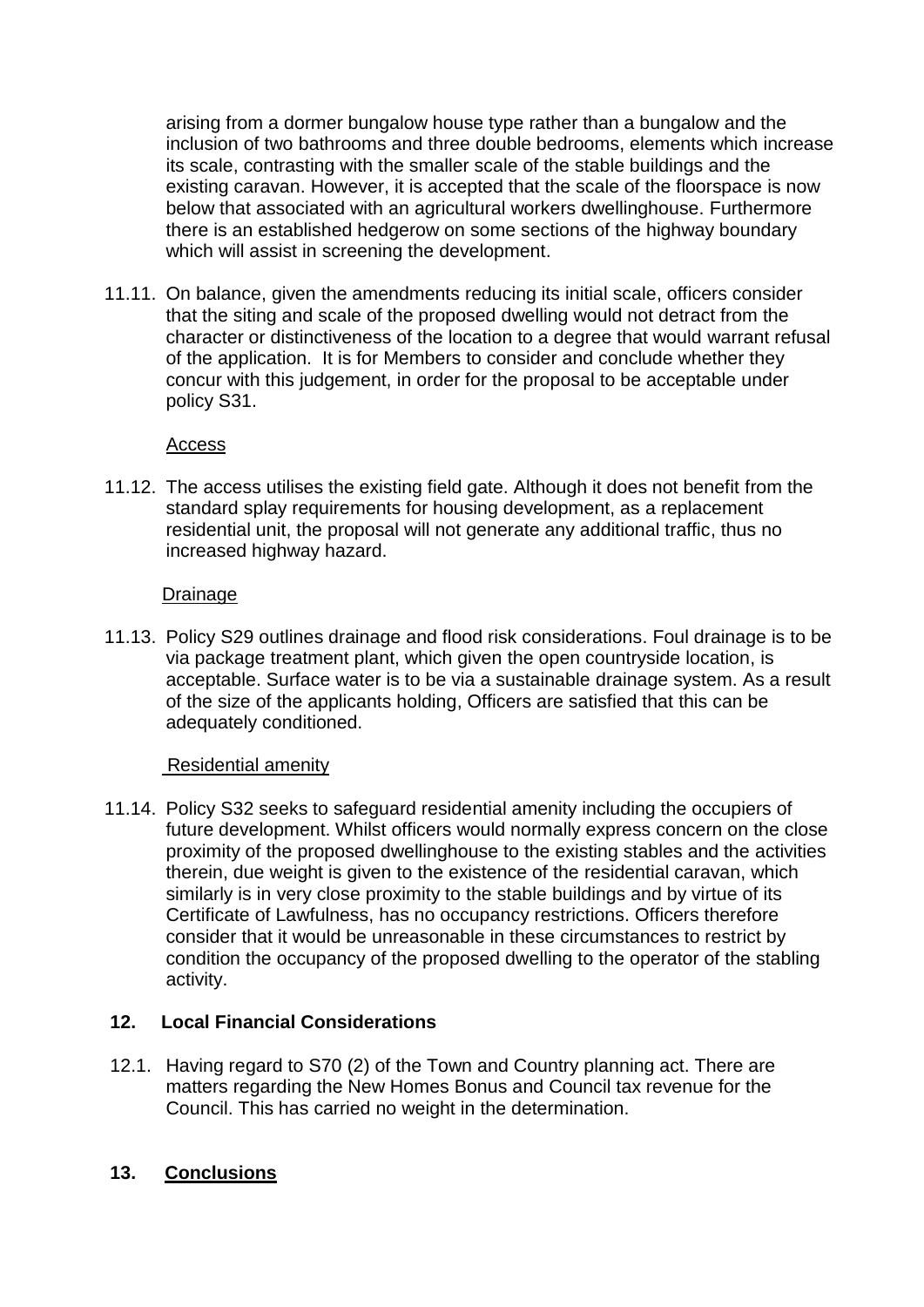- 13.1. The principle of a replacement dwelling is acceptable under Policy S31 of ALP Part 1. Officer acknowledge the site is constrained by the existing overhead electricity lines hindering the means to fulfil the requirements Policy S31 in terms of utilising the same footprint. Officers therefore consider there are reasonable grounds for its relocation as a departure to the local plan policy.
- 13.2. Officers consider that the key planning consideration relates the scale of the replacement dwelling and its suitability for to this location, when compared to the existing caravan. Weight is given to the reduced scale of the revised scheme and for the reasons outlined above, Officers consider that the proposal can be supported.
- 13.3. There are no other identified constraints relating to the development of the site and therefore officers consider the scheme as amended, may be approved.

# **14. RECOMMENDATION**

 **APPROVE**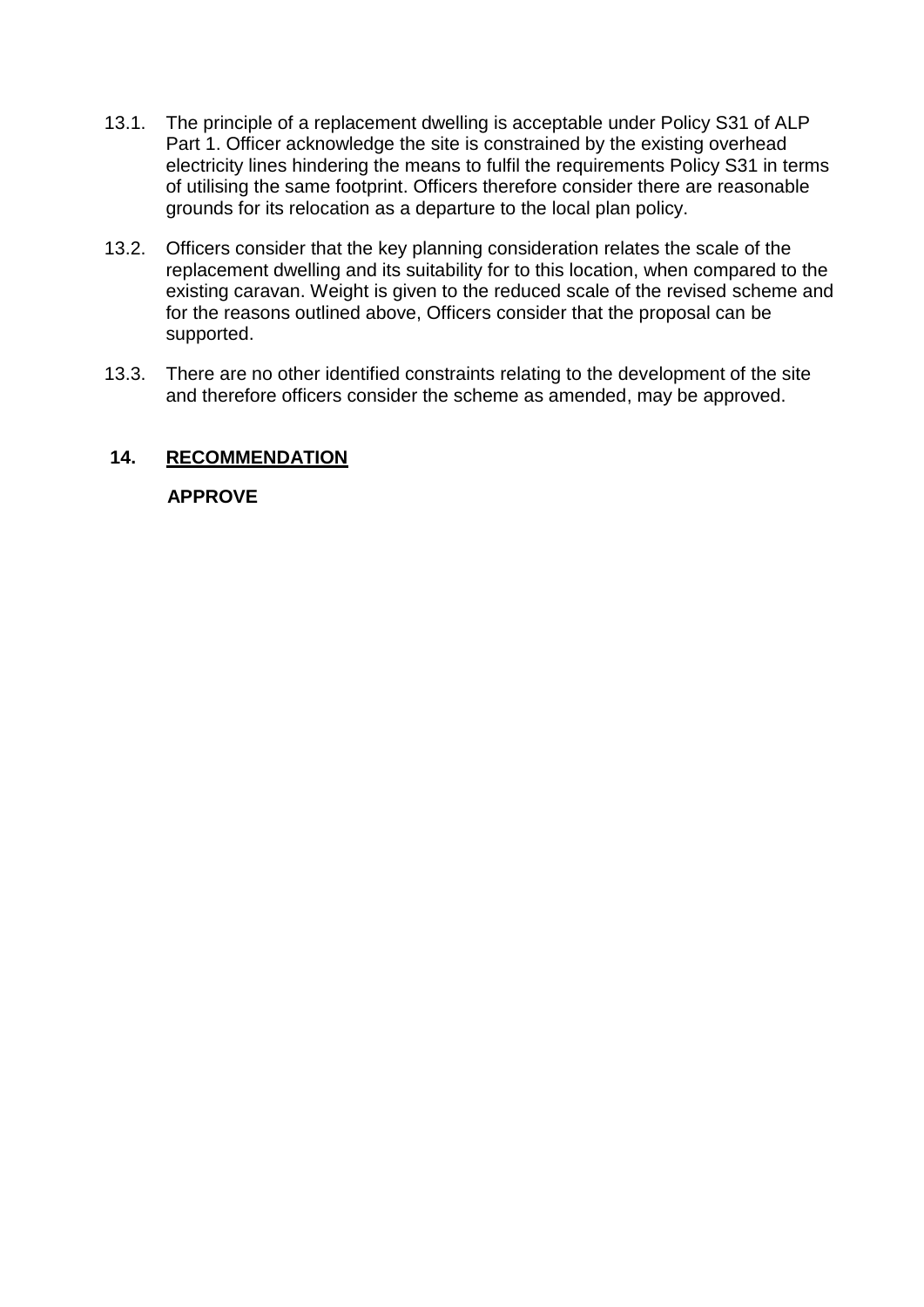### **Annex 1**

### **CONDITIONS**

### **Time Limit:**

**1. The development hereby permitted shall be begun before the expiration of three years from the date of this permission.** Reason: In order to comply with Section 91 of the Town and Country Planning Act 1990.

#### **In Accordance:**

**2. The development hereby permitted shall be carried out solely in accordance with the following plans: Amended drawing DWG01 Rev H proposed plans 1/11/21 Amended drawing DWG02 Rev D location and Block plans 1/11/21**  Reason: In order to ensure that the development is carried out in complete accordance with the approved plans and any material and non-material alterations to the scheme are properly considered.

### **Post-commencement/Pre use commencing conditions:**

- **3. The use shall not be commenced until the access and parking requirements have been constructed in accordance with the approved plan. Any such access and or parking provision shall be retained and be capable of use when the development is completed and shall not be removed or altered without the prior consent of the Local Planning Authority.** Reason: To ensure that proper access and parking provision is made and retained for use in relation to the development.
- **4. Upon occupation of the dwellinghouse hereby approved the existing residential caravan shall be removed from the site and shall not be reinstated for residential use.**

Reason: The proposed dwelling has been deemed acceptable as a replacement dwelling for the existing caravan only, and the caravans removal is necessary to ensure that the proposal does not result in an increase in the number of nonessential residential units in the open countryside, contrary to Policy S3 of the Allerdale Local plan (Part 1) and Policy SA2 of the Allerdale Local Llan (Part 2)

5. **No part of the dwellinghouse hereby approved shall be sited within an easement strip of 3 metres either side of the centre line of each existing overhead lines traversing across the site.** 

Reason: In order to protect the existing electricity infrastructure services on the site.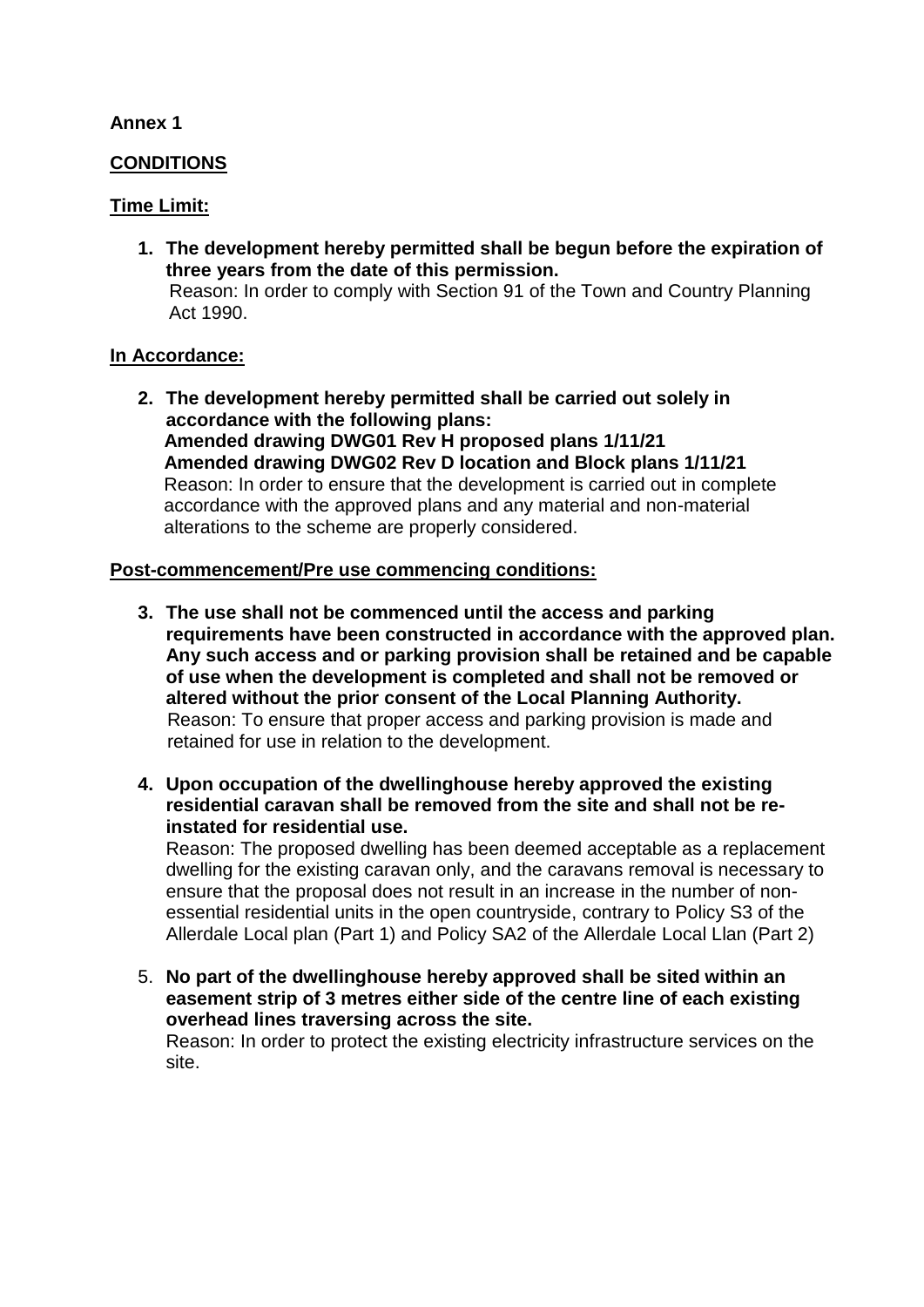**6. Prior to the occupation of the development, a surface water drainage scheme based on the hierarchy of drainage options in the National Planning Practice Guidance with evidence of an assessment of the site conditions (inclusive of how the scheme shall be managed after completion) shall be submitted to and approved in writing by the Local Planning Authority. The surface water drainage scheme must be in accordance with the Non-Statutory technical Standards for Sustainable Drainage Systems (March 2015) or any subsequent replacement national standards and unless otherwise agreed in writing by the Local Planning Authority, no surface water shall discharge to the public sewerage system either directly or indirectly. The development shall be completed, maintained and managed in accordance with the approved details.** Reason: To promote sustainable development, secure proper drainage and to manage the risk of flooding and pollution.